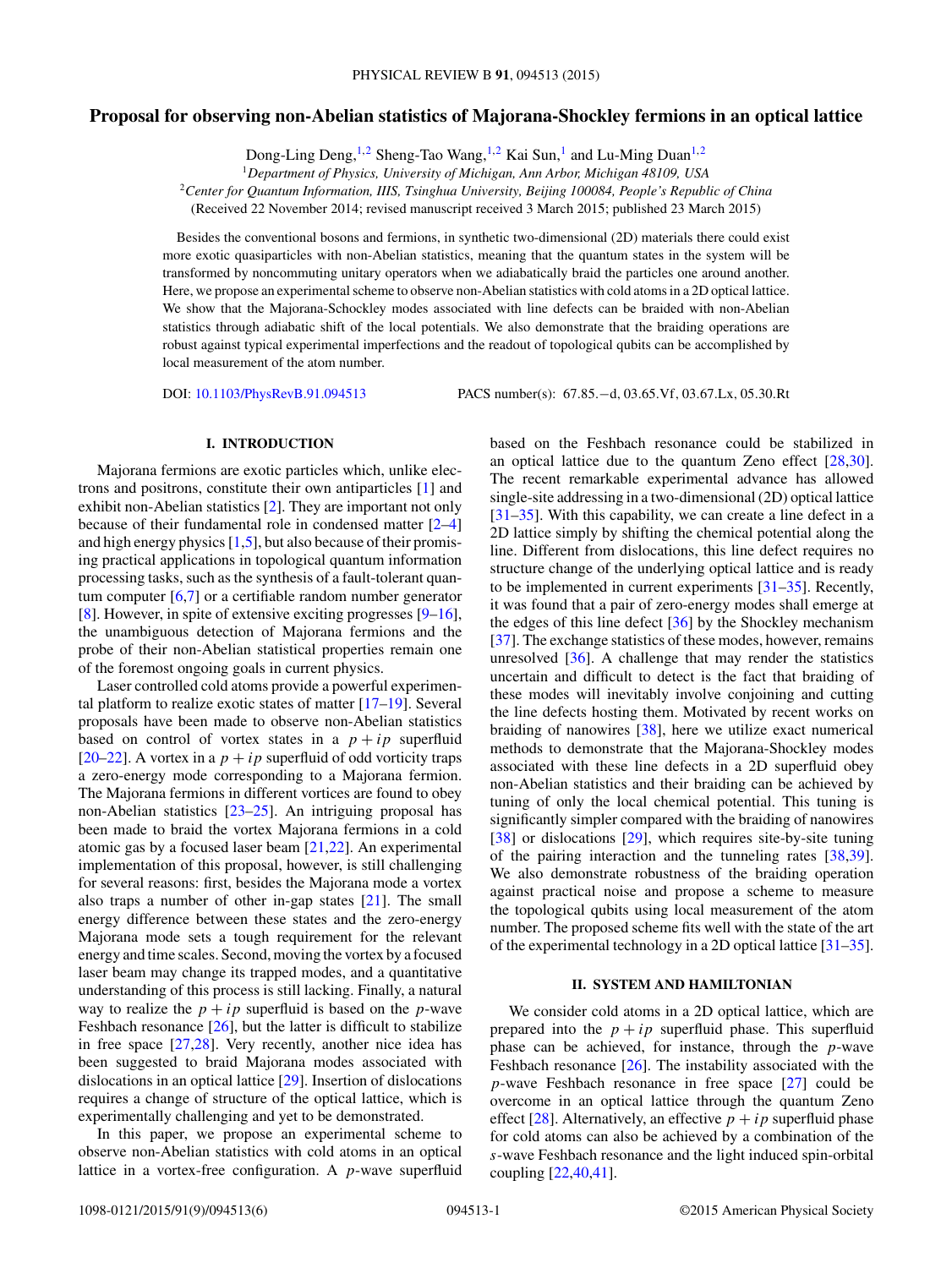<span id="page-1-0"></span>In the momentum **k** space, the Bogoliubov–de Gennes (BdG) Hamiltonian describing the  $p + ip$  superfluid phase on a square optical lattice has the form  $H = \sum_{\mathbf{k}} \psi_{\mathbf{k}}^{\dagger} \mathcal{H}(\mathbf{k}) \psi_{\mathbf{k}}$ , with  $\psi_{\mathbf{k}}^{\dagger} = (c_{\mathbf{k}}^{\dagger}, c_{-\mathbf{k}})$  and

$$
\mathcal{H}(\mathbf{k}) = d_x(\mathbf{k})\sigma^x + d_y(\mathbf{k})\sigma^y + d_z(\mathbf{k})\sigma^z, \tag{1}
$$

where  $d_x(\mathbf{k}) = \Delta \sin k_x a$ ,  $d_y(\mathbf{k}) = \Delta \sin k_y a$ ,  $d_z(\mathbf{k}) = \mu - \Delta \sin k_y a$  $J(\cos k_x a + \cos k_y a)$ ,  $\sigma^{x,y,z}$  denote the Pauli matrices, *a* is the lattice constant,  $\mu$  is the chemical potential,  $J$  is the neighboring hopping rate, and  $\Delta$  is the pairing strength. The topological property of this Hamiltonian is characterized by the first Chern number  $C_1 = -\frac{1}{2\pi} \int_{BZ} dk_x dk_y F_{xy}(\mathbf{k})$  with the Berry curvature  $F_{xy}(\mathbf{k}) = \partial_{k_x} A_y(\mathbf{k}) - \partial_{k_y} A_x(\mathbf{k})$  and the Berry connection  $A_v(\mathbf{k}) = \langle u_-(\mathbf{k})|i\partial_{k_v}|u_-(\mathbf{k})\rangle$  ( $v = x, y$ ), where  $|u_-(**k**)\rangle$  denotes the lower band Bloch eigenstate of  $H(**k**)$  and the integration in  $C_1$  is over the first Brillouin zone (BZ). The phase of the Hamiltonian *H* is topologically nontrivial with  $C_1 = \text{sgn}(\mu)$  in the parameter regime  $0 < |\mu| < 2J$  (taking  $\Delta$ as the energy unit) and topologically trivial with  $C_1 = 0$  when  $|\mu| > 2J$ . A topological phase transition occurs at  $|\mu| = 2J$ .

## **III. CREATION AND BRAIDING OF MAJORANA-SHOCKLEY FERMIONS**

With single-site addressing, the potential shift of each lattice site can be individually adjusted in experiments [\[31–35\]](#page-4-0). We create a line defect in a 2D optical lattice by tuning the chemical potential  $\mu_d$  along a chain of atoms to make it different from that of the background lattice (denoted by  $\mu_0$ ) so that they reside in topologically distinct phases [illustrated in Fig. 1(a)]. For a certain range of  $\mu_d$  that depends on  $\mu_0$ , a pair of zero-energy Majorana-Shockley fermion (MSF) modes appear at the two edges of the line defect  $[36]$ . We choose  $\mu_0$ in the topologically trivial phase with  $\mu_0 > 2J$  so that there are no other zero-energy modes on the boundary of the finite 2D lattice.

Under a typical size of the 2D optical lattice with a line defect, we solve exactly the eigenmodes of the Hamiltonian (1) under open boundary conditions, and the eigenspectrum is shown in Fig.  $1(b)$ . Clearly, there are a pair of zero-energy MSF modes that are separated from other defect modes and bulk states by a minimum gap about *J* . The MSFs are described by anticommuting real fermion operators  $\gamma_j$  with  $\gamma_j = \gamma_j^\dagger$  and  $\gamma_j \gamma_k + \gamma_k \gamma_j = 2\delta_{jk}$ . A pair of MSF modes  $\gamma_1$  and  $\gamma_2$  together represents a conventional fermion mode  $c_m = (\gamma_1 + i \gamma_2)/2$ , with the eigenstates of  $c_m^{\dagger} c_m = \frac{1}{2} (i \gamma_1 \gamma_2 + 1)$  encoding a topological qubit. The eigenfunctions of the MSF modes *γ*<sup>1</sup> and  $\gamma_2$  are shown in Fig. 1(c), which are well localized at the edges of the line defect.

## **IV. PROOF OF NON-ABELIAN STATISTICS**

To examine the exchange statistic of the MSF modes, we adiabatically deform the line defect with steps shown in Figs.  $2(a)-2(f)$ . Each step is achieved through site-bysite tuning of the chemical potential from  $\mu_d$  to  $\mu_0$  (to shorten the line defect) or from  $\mu_0$  to  $\mu_d$  (to extend the line defect). We simulate the time evolution of the MSF modes in the Heisenberg picture. Under the adiabatic evolution, the



FIG. 1. (Color online) Creation and manipulation of the MSFs in an optical lattice. (a) Cold fermionic atoms are loaded into a 2D optical lattice. *J* and  $\Delta$  denote the nearest neighbor hopping rate and pairing strength. A line defect with different local chemical potential binds two zero-energy MSFs  $\gamma_1$  and  $\gamma_2$  (red circles) at its edges. (b) Energy spectrum of the Hamiltonian *H* on a square lattice of size  $18a \times 10a$  with open boundaries. The length of the line defect is  $14a$ . The zero-energy MSFs have tiny energy splitting due to the small size of the line defect, which is numerically found to be *<*10−<sup>10</sup>*J* for our parameters. (c) The amplitude of the mode function for  $\gamma_1$  and  $\gamma_2$ . The black line indicates the line defect with chemical potential  $\mu_d$ . The parameters are chosen as  $\Delta = J$ ,  $\mu_0 = 10J$ , and  $\mu_d = 0.1J$ .

Hamiltonian always remains gapped at any time as shown in Fig.  $2(g)$ , which protects the MSF modes from mixing with other modes. The evolution of the MSF modes  $\gamma_1$  and  $\gamma_2$  and their correlation are shown in Fig. [2\(h\).](#page-2-0) After the whole evolution with time *T*, apparently we have  $\gamma_1(T) =$  $\gamma_2(0)$  and  $\gamma_2(T) = -\gamma_1(0)$ . The correlation  $\langle \gamma_1(T) \gamma_2(T) \rangle =$  $-\langle \gamma_2(0) \gamma_1(0) \rangle = \langle \gamma_1(0) \gamma_2(0) \rangle$ . This transformation of the MSF modes occurs in a similar way when we adiabatically braid the edges associated with different line defects. In Fig.  $3(a)$ , we illustrate the adiabatic braiding of two edge modes *γ*<sup>2</sup> and *γ*<sup>3</sup> of different line defects along a T-junction path. This braiding involves joining and cutting of two line defects and we need to choose parameters appropriately to avoid appearance of accidental near-zero-energy modes. In general, the four zero-energy MSF modes are still well protected by a significant energy gap. Their evolution and the associated correlations are shown in Fig. [3\(b\).](#page-2-0) The results indicate that  $\gamma_2(T) = \gamma_3(0)$  and  $\gamma_3(T) = -\gamma_2(0)$  for the two braided modes. The other modes remain unchanged with  $\gamma_1(T) = \gamma_1(0)$  and  $\gamma_4(T) = \gamma_4(0)$ .

The above transformation rule generalizes straightforwardly to the case of 2*N* MSF modes. The rule is exactly the same as the case of Majorana fermions bound to vortices [\[24\]](#page-4-0). For 2*N* modes  $\gamma_i$  ( $j = 1, 2, ..., 2N$ ), when we braid  $\gamma_i$  and  $\gamma_{i+1}$ , the transformation is described by a unitary operator  $U_j = e^{\pi \gamma_{j+1} \gamma_j/4}$  which transforms  $\gamma_j \to \gamma_{j+1}$  and  $\gamma_{i+1} \rightarrow -\gamma_i$ . As  $U_i$  and  $U_{i+1}$  do not commute, the exchange statistics of the MSF modes is non-Abelian and belongs to the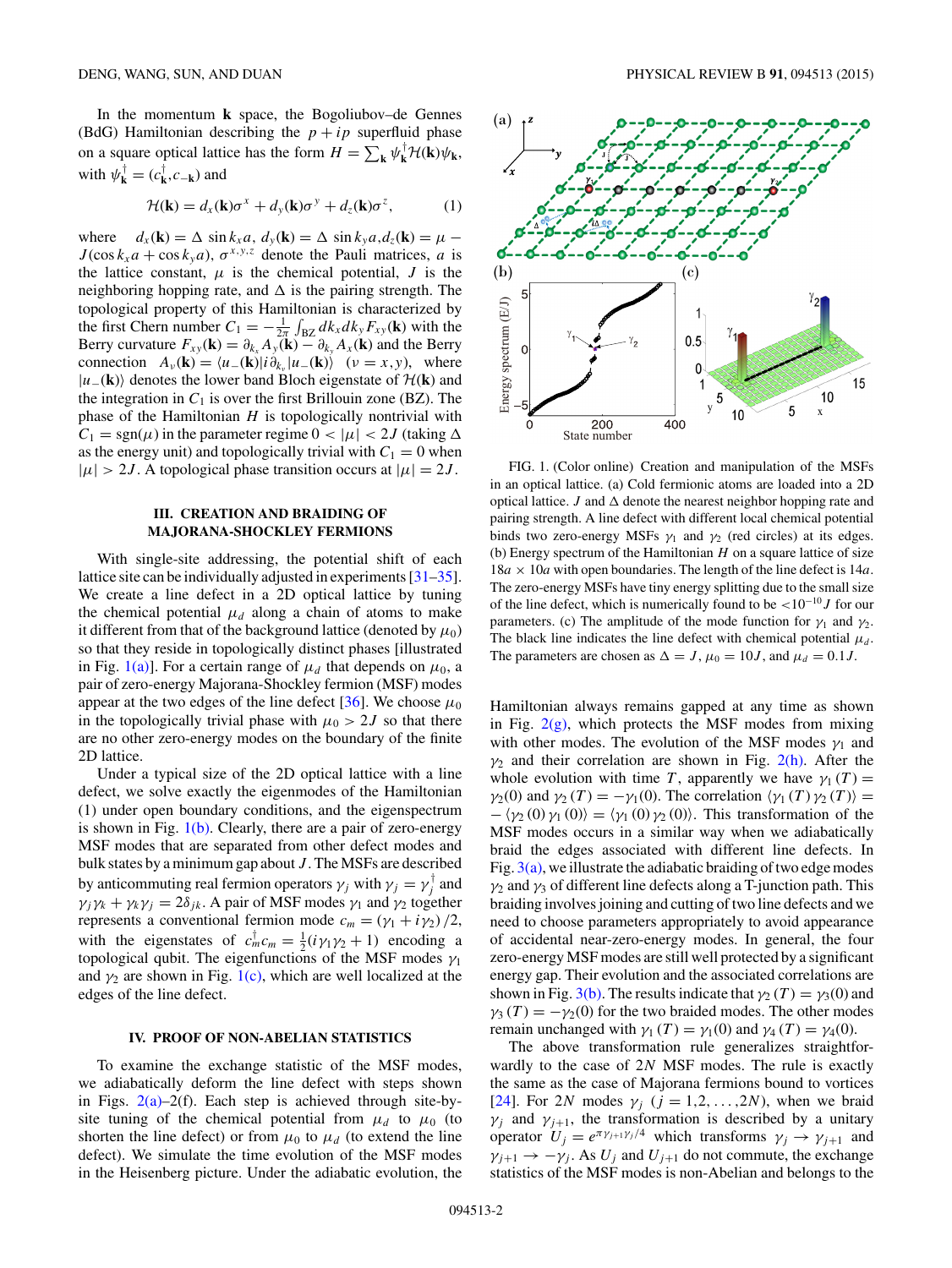<span id="page-2-0"></span>

FIG. 2. (Color online) Braiding of two MSFs bound to the same line defect. (a) The black line indicates the line defect with chemical potential  $\mu_d$ . Sequentially tuning the local chemical potentials at one end from  $\mu_d$  to  $\mu_0$  shortens the line defect and transports  $\gamma_1$  along the *x* direction. The red arrow shows the moving direction of the MSF. Similar operations along a T-junction path realize adiabatic exchange of  $\gamma_1$  and  $\gamma_2$ , with steps illustrated in (a)–(f). (g) The evolution of the energy gap  $E<sub>g</sub>$  throughout the braiding process. The system is always gapped with the minimum gap  $E<sub>g</sub> > 0.5J$ . (h) Time evolution of the MSF modes  $\gamma_1, \gamma_2$  and their correlations (see Appendixes A and B). All the parameters are the same as in Fig. [1.](#page-1-0) The total evolution time  $T \sim 1.44 \times 10^4 J$ .

so-called Ising anyon class according to the classification of non-Abelian anyons [\[42\]](#page-5-0).

#### **V. ROBUSTNESS TO REALISTIC IMPERFECTIONS**

The unitary operation  $U_i$  from topological braiding of the MSF modes is robust against noise and experimental imperfections. To verify that, we examine several sources of noise typical for atomic experiments. First, with imperfect single-site addressing, when we tune the chemical potential of one site, we may change the potentials of the neighboring sites as well, modeled by a spreading ratio of  $1 - \alpha$ . Second, there is a global weak harmonic trap for cold atom experiments, with an additional trapping potential  $V_{trap} = \frac{V_T}{2(L_x^2 + L_y^2)} \sum_{\mathbf{r}} d_{\mathbf{r}}^2 c_{\mathbf{r}}^{\dagger} c_{\mathbf{r}}$ , where  $L_x$  ( $L_y$ ) is the lattice dimension along the *x* (*y*) direction, and  $d_{\bf r}$  is the distance from the trap center. Typically,



FIG. 3. (Color online) Braiding of two MSFs bound to different line defects. (a) Illustration of braiding two MSFs from different line defects along the T-junction path. (b) Time evolution of the MSF modes  $\gamma_1, \gamma_2, \gamma_3, \gamma_4$  and their correlations. The MSFs  $\gamma_2$  and  $\gamma_3$  are braided. The parameters are taken as follows: the lattice size  $12a \times 36a$ , two horizontal line defects each of length 9*a* and distance 16*a*,  $\Delta = 0.91J$ ,  $\mu_0 = 10\Delta$ , and  $\mu_d = 0.1\Delta$ . The energy gap is also maintained during the braiding process  $E_g > 0.5J$ . The total evolution time  $T \sim 1.92 \times 10^4 J$ .

 $V_T$  ranges from 0.1*J* to *J*. Finally, there is unavoidable small disorder potential in experiments which adds random fluctuations to the chemical potential with magnitude denoted by  $\lambda_R$ . We recalculate the evolution of the MSF modes and their correlations, incorporating contribution of all these sources of noise. The results are shown in Fig. 4, which are almost indistinguishable from the corresponding results shown in Fig.  $2(h)$  under the ideal case. This demonstrates the robustness of the braiding operations of the MSFs.

## **VI. DETECTION**

To verify the non-Abelian braiding operations, we need to detect the topological qubit encoded by two nonlocal MSF modes  $\gamma_1$  and  $\gamma_2$ . For the 1D nanowire, the parity of the total



FIG. 4. (Color online) Robustness to experimental noise and imperfections. The lattice size is  $20a \times 12a$  and other parameters are the same as in Fig. [1.](#page-1-0)  $\alpha$ ,  $V_T$ ,  $\lambda_R$  denote the parameters characterizing respectively the laser beam crosstalk, the strength of the global harmonic trap, and the magnitude of random fluctuation of the chemical potential (see the main text). The total evolution time  $T \sim 1.76 \times 10^4 J$ .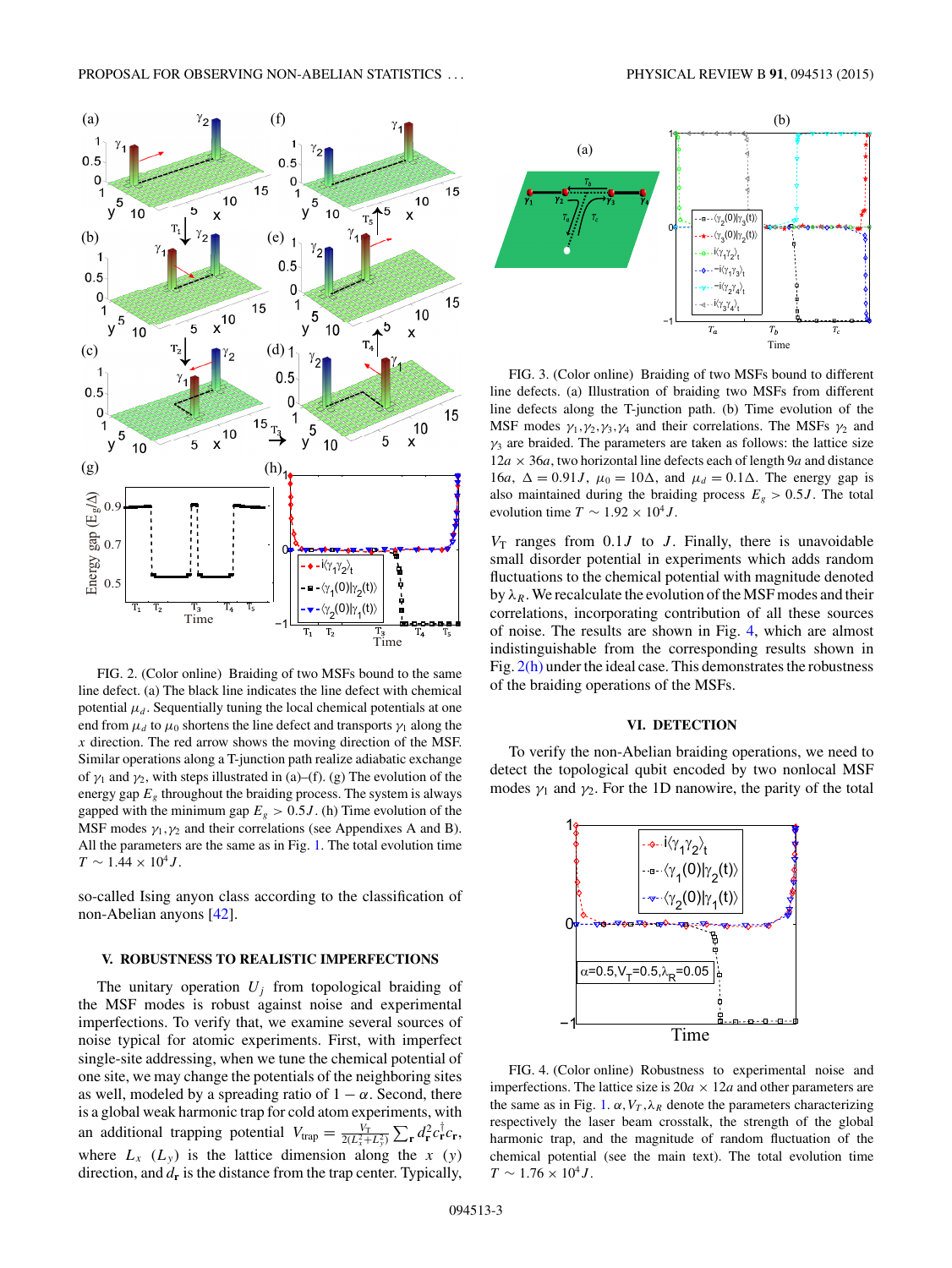

FIG. 5. (Color online) Detection of the topological qubit. (a) Two MSFs  $\gamma_1$  and  $\gamma_2$  are fused through adiabatic shortening of the line defect to a single lattice site  $r_0$ . (b) Transformation of the MSF modes  $\gamma_1$  and  $\gamma_2$  under adiabatic merging. For simplicity, we plot evolution of the magnitude of the mode overlap between  $c_{\mathbf{r}_0}$  and  $[\gamma_1(t) + i\gamma_2(t)]/2$ . At the end of merging,  $\gamma_1$  and  $\gamma_2$  are mapped dominantly to the local modes  $c_{\mathbf{r}_0}^{\dagger} + c_{\mathbf{r}_0}$  and  $i(c_{\mathbf{r}_0}^{\dagger} - c_{\mathbf{r}_0})$ , respectively, which enables detection of the initial nonlocal topological qubit by a simple measurement of the atom number  $c_{\mathbf{r}_0}^{\dagger} c_{\mathbf{r}_0}$  on a single lattice site after the adiabatic merging. All the parameters are the same as in Fig. [1.](#page-1-0) The total evolution time  $T \sim 1.04 \times 10^4 J$ .

particle number is a conserved property, which is different for the two eigenstates of  $i\gamma_1\gamma_2$  and thus can be used to detect the topological qubit [\[38,39\]](#page-5-0). For our case, the line defect interacts with the background lattice with tunneling and pairing terms which in general do not conserve the parity of the total atom number along the line; therefore, the parity detection does not work. We propose a different method to detect the topological qubit. The line defect is adiabatically shortened until it finally reduces to a single lattice site  $\mathbf{r}_0$  [illustrated in Fig.  $5(a)$ ] and we examine evolution of the MSF modes  $\gamma_1$  and  $\gamma_2$  during this process. As shown in Fig.  $5(b)$ , with a high fidelity (about 99%), the mode  $\gamma_1$  ( $\gamma_2$ ) is mapped to  $\gamma_{\mathbf{r}_0, A} = c_{\mathbf{r}_0}^{\dagger} + c_{\mathbf{r}_0}$  $[\gamma_{\mathbf{r}_0,B} = i(c_{\mathbf{r}_0}^{\dagger} - c_{\mathbf{r}_0})]$ , respectively. By a measurement of the local atom number  $c_{\mathbf{r}_0}^{\dagger} c_{\mathbf{r}_0}$  after the adiabatic merging, we thus measure the topological operator  $i\gamma_1\gamma_2$  with a high fidelity (about 98%). This local measurement is actually more robust compared with the nonlocal parity detection. Note that the detection fidelity of the topological qubit in principle can be improved to an arbitrary accuracy by using the quantum nondemolition (QND) technique: to measure the topological qubit  $i\gamma_1\gamma_2$ , we create an ancillary topological qubit (with MSF modes  $\gamma_3$  and  $\gamma_4$ ), perform an effective controlled-NOT gate between the topological qubits  $i\gamma_1\gamma_2$  and  $i\gamma_3\gamma_4$  through the noise-resilient braiding operations [\[8\]](#page-4-0), and then measure the ancilla  $i\gamma_3\gamma_4$  by the above method. As the qubit  $i\gamma_1\gamma_2$ is not destroyed by the measurement, it can be repeatedly measured through this QND technique and the detection error is exponentially suppressed with increase of the detection rounds.

#### **VII. DISCUSSION AND CONCLUSION**

Our analysis is based on a concrete BdG Hamiltonian describing 2D  $p + ip$  superconductors in the symmetry class D of the Periodic Table of topological insulators and superconductors [\[43,44\]](#page-5-0), which lacks time-reversal symmetry. Ultracold atoms in optical lattices are capable of implementing more exotic topological phases that might harbor Majorana fermions. In the future, it might be interesting to explore whether MSFs exist as well in other symmetry classes and study their experimental realizations with cold atoms. In particular, one possible direction is to study MSFs in the DIII class, which has time-reversal symmetry and a  $Z_2$ topological classification. As a consequence, Majoranas in this class should come in pairs at each end of the line defect due to Kramers's theorem and the braiding operations should always exchange two pairs of Majoranas. Whereas the non-Abelian statistics of Majorana Kramers's doublets in 1D DIII-class superconductor was theoretically demonstrated recently [\[45\]](#page-5-0), the 2D case remains unexplored. Another important direction is to study the Shockley mechanism in 3D topological superconductors in symmetry class DIII and CI. In 3D, both DIII and CI class superconductors have time-reversal symmetry and a *Z* classification [\[43,44\]](#page-5-0). This study might lead to a promising experimental realization of 3D non-Abelian statistics as introduced by Teo and Kane [\[46\]](#page-5-0).

In summary, we have proposed a complete scheme to observe non-Abelian statistics of the MSFs associated with line defects in a 2D optical lattice. The MSFs are created, braided, and fused all through adiabatic tuning of the chemical potential for certain lattice sites. The detection of the topological qubit is transformed to local measurement of the atom number on a single lattice site. The required technology fits well with the current status of the optical lattice experiments [\[31–35\]](#page-4-0). Through numerical simulation, we have demonstrated robustness of the non-Abelian braiding operations under a typical experimental configuration with imperfections. The scheme provides a viable approach for observation of the exotic non-Abelian braiding statistics, which is a goal of intense interest and a critical step for realization of robust topological quantum information processing [\[6–8\]](#page-4-0).

### **ACKNOWLEDGMENTS**

We thank J. Alicea, C. V. Kraus, and Y.-H. Chan for discussions. D.L.D., S.T.W., and L.M.D. are supported by the NBRPC (973 Program) Grant No. 2011CBA00300 (Grant No. 2011CBA00302), the IARPA MUSIQC program, the ARO, and the AFOSR MURI program. K.S. is supported in part by NSF Grant No. PHY-1402971.

#### **APPENDIX A: TIME EVOLUTION**

We first Fourier transform the Hamiltonian (1) into real space, with the modes in real space denoted by  $c_r$ . A line defect has chemical potential  $\mu_d$  instead of  $\mu_0$ . We define the Majorana operators at each lattice site with  $\gamma_{\mathbf{r},A} = (c_{\mathbf{r}}^{\dagger} + c_{\mathbf{r}})$ and  $\gamma_{\mathbf{r},B} = i(c_{\mathbf{r}}^{\dagger} - c_{\mathbf{r}})$ . In terms of these Majorana operators, the Hamiltonian has the following form:

$$
H = \frac{i}{2} \sum_{\mathbf{p}, \mathbf{q}} \mathcal{H}_{\mathbf{p}\mathbf{q}} \gamma_{\mathbf{p}} \gamma_{\mathbf{q}},
$$
 (A1)

where  $p = (\mathbf{r}, \beta)$  and  $q = (\mathbf{r}', \beta') (\beta, \beta' = A, B)$  are combined indices and  $H$  is a  $2N \times 2N$  real skew-symmetric matrix with *N* being the number of lattice sites.

By locally and adiabatically tuning *μ* along a T-junction path, MSFs can be braided. During this process, the Majorana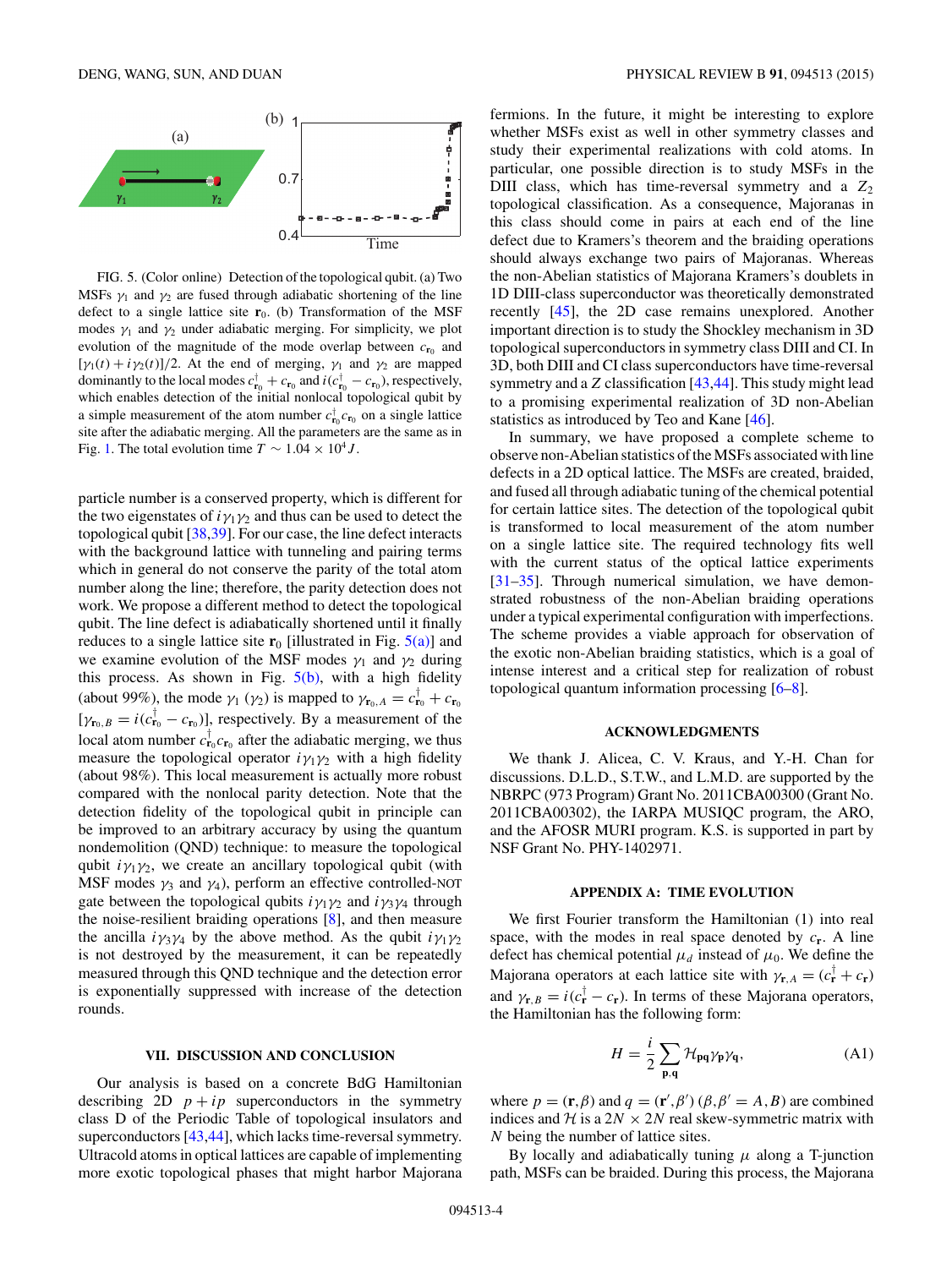<span id="page-4-0"></span>operators evolve according to the following equation in the Heisenberg picture [\[47\]](#page-5-0):

$$
\gamma_{\mathbf{p}} \to \gamma_{\mathbf{p}}(t) = U \gamma_{\mathbf{p}}(0) U^{\dagger} = \sum_{\mathbf{q}} \mathcal{O}_{\mathbf{q}\mathbf{p}} \gamma_{\mathbf{q}}(0) , \qquad (A2)
$$

where  $U = T \exp[i \int_0^t H(\tau) d\tau]$  and  $\mathcal{O} =$  $\mathcal{T}$  exp[ $-i$   $\int_0^t \mathcal{H}(\tau) d\tau$ ] is an element of the special orthogonal group  $\mathcal{O} \in SO(2N)$ ; T is the time-ordering operator.

In our numerical simulation, we first diagonalize  $H$  at time  $t = 0$  to obtain the zero-energy eigenmodes  $\gamma_i(0) =$  $\sum_{\bf p} \eta_{i\bf p} \gamma_{\bf p}(0)$ , where the coefficients  $\eta_{i\bf p}$  represent the mode function and are localized at the ends of the line defects. During the braiding process, the zero-energy eigenmodes evolve as  $\gamma_i(t) = U \gamma_i(0) U^{\dagger} = \sum_{\mathbf{p}} \eta_{i\mathbf{p}} \gamma_{\mathbf{p}}(t)$ , where  $\gamma_{\mathbf{p}}(t)$  are calculated via Eq.  $(A2)$ . Using this method, we obtain the time evolution of the zero-energy MSF modes with the results plotted in the main text.

## **APPENDIX B: MAJORANA CORRELATION FUNCTIONS**

To calculate the Majorana correlations, we use the method introduced in Ref. [\[48\]](#page-5-0). Let us define the density operator  $\rho = N \exp(-\beta H)$  (*N* is the normalization constant and  $\beta$ is the inverse temperature) and the antisymmetric covariance matrix  $\Gamma$  with elements  $\Gamma_{pq} = \frac{i}{2} \text{Tr}[\rho(\gamma_p \gamma_q - \gamma_q \gamma_p)]$ . The Hamiltonian *H* can be brought into block off-diagonal form  $OHO^{T} = \bigoplus_{j=1}^{N} \begin{pmatrix} 0 & -\epsilon_{j} \\ \epsilon_{j} & 0 \end{pmatrix}$  by a special orthogonal matrix  $O \in$ SO(2*N*), where  $\epsilon_i$  characterizes the energy eigenspectrum of the Hamiltonian. This matrix  $O$  also reduces  $\Gamma$  to a block off-diagonal form  $O\Gamma O^{T} = \bigoplus_{j=1}^{N} \begin{pmatrix} 0 & \eta_{j} \\ -\eta_{j} & 0 \end{pmatrix}$  with  $\eta_{j} =$ tanh( $\beta \epsilon_i/2$ ). The covariance matrix  $\Gamma_{\rm G}$  corresponding to the ground state of *H* is obtained by letting the inverse temperature  $\beta \to \infty$ , i.e.,  $\eta_i \to \text{sgn}(\epsilon_i)$ . After we obtain  $\Gamma_{\text{G}}$ , the Majorana correlations can be computed by Wick's theorem via the equation:

$$
i \langle \gamma_{\mathbf{p}} \gamma_{\mathbf{q}} \rangle = \text{Pf}(\Gamma_{\mathbf{G}}^{'}), \tag{B1}
$$

where  $\Gamma'_{\text{G}} = \binom{\Gamma_{\text{G}}_{\text{pp}}}{\Gamma_{\text{G}}_{\text{qp}}}$  ( $\Gamma_{\text{G}}_{\text{pq}}$ ) is a 2 × 2 submatrix of  $\Gamma_{\text{G}}$  and Pf( $\Gamma'_{\rm G}$ ) is the Pfaffian of  $\Gamma'_{\rm G}$  with Pf( $\Gamma'_{\rm G}$ )<sup>2</sup> = det( $\Gamma'_{\rm G}$ ). Once we have obtained  $i \langle \gamma_p \gamma_q \rangle$  at time  $t = 0$ , the time evolution of the MSF mode correlations  $i \langle \gamma_i \gamma_j \rangle_t$  can be computed directly using  $\gamma_i(t) = \sum_{\mathbf{p}} \eta_{i\mathbf{p}} \gamma_{\mathbf{p}}(t) = \sum_{\mathbf{p},\mathbf{q}} \eta_{i\mathbf{p}} \mathcal{O}_{\mathbf{q}\mathbf{p}} \gamma_{\mathbf{q}}(0).$ 

- [1] F. Wilczek, [Nat. Phys.](http://dx.doi.org/10.1038/nphys1380) **[5](http://dx.doi.org/10.1038/nphys1380)**, [614](http://dx.doi.org/10.1038/nphys1380) [\(2009\)](http://dx.doi.org/10.1038/nphys1380).
- [2] A. Stern, [Nature \(London\)](http://dx.doi.org/10.1038/nature08915) **[464](http://dx.doi.org/10.1038/nature08915)**, [187](http://dx.doi.org/10.1038/nature08915) [\(2010\)](http://dx.doi.org/10.1038/nature08915).
- [3] M. Z. Hasan and C. L. Kane, [Rev. Mod. Phys.](http://dx.doi.org/10.1103/RevModPhys.82.3045) **[82](http://dx.doi.org/10.1103/RevModPhys.82.3045)**, [3045](http://dx.doi.org/10.1103/RevModPhys.82.3045) [\(2010\)](http://dx.doi.org/10.1103/RevModPhys.82.3045).
- [4] X.-L. Qi and S.-C. Zhang, [Rev. Mod. Phys.](http://dx.doi.org/10.1103/RevModPhys.83.1057) **[83](http://dx.doi.org/10.1103/RevModPhys.83.1057)**, [1057](http://dx.doi.org/10.1103/RevModPhys.83.1057) [\(2011\)](http://dx.doi.org/10.1103/RevModPhys.83.1057).
- [5] J. Hisano, S. Matsumoto, and M. M. Nojiri, [Phys. Rev. Lett.](http://dx.doi.org/10.1103/PhysRevLett.92.031303) **[92](http://dx.doi.org/10.1103/PhysRevLett.92.031303)**, [031303](http://dx.doi.org/10.1103/PhysRevLett.92.031303) [\(2004\)](http://dx.doi.org/10.1103/PhysRevLett.92.031303).
- [6] A. Y. Kitaev, [Ann. Phys. \(N.Y.\)](http://dx.doi.org/10.1016/S0003-4916(02)00018-0) **[303](http://dx.doi.org/10.1016/S0003-4916(02)00018-0)**, [2](http://dx.doi.org/10.1016/S0003-4916(02)00018-0) [\(2003\)](http://dx.doi.org/10.1016/S0003-4916(02)00018-0).
- [7] C. Nayak, S. H. Simon, A. Stern, M. Freedman, and S. Das Sarma, [Rev. Mod. Phys.](http://dx.doi.org/10.1103/RevModPhys.80.1083) **[80](http://dx.doi.org/10.1103/RevModPhys.80.1083)**, [1083](http://dx.doi.org/10.1103/RevModPhys.80.1083) [\(2008\)](http://dx.doi.org/10.1103/RevModPhys.80.1083).
- [8] D.-L. Deng and L.-M. Duan, [Phys. Rev. A](http://dx.doi.org/10.1103/PhysRevA.88.012323) **[88](http://dx.doi.org/10.1103/PhysRevA.88.012323)**, [012323](http://dx.doi.org/10.1103/PhysRevA.88.012323) [\(2013\)](http://dx.doi.org/10.1103/PhysRevA.88.012323).
- [9] V. Mourik, K. Zuo, S. Frolov, S. Plissard, E. Bakkers, and L. Kouwenhoven, [Science](http://dx.doi.org/10.1126/science.1222360) **[336](http://dx.doi.org/10.1126/science.1222360)**, [1003](http://dx.doi.org/10.1126/science.1222360) [\(2012\)](http://dx.doi.org/10.1126/science.1222360).
- [10] A. Das, Y. Ronen, Y. Most, Y. Oreg, M. Heiblum, and H. Shtrikman, [Nat. Phys.](http://dx.doi.org/10.1038/nphys2479) **[8](http://dx.doi.org/10.1038/nphys2479)**, [887](http://dx.doi.org/10.1038/nphys2479) [\(2012\)](http://dx.doi.org/10.1038/nphys2479).
- [11] L. P. Rokhinson, X. Liu, and J. K. Furdyna, [Nat. Phys.](http://dx.doi.org/10.1038/nphys2429) **[8](http://dx.doi.org/10.1038/nphys2429)**, [795](http://dx.doi.org/10.1038/nphys2429) [\(2012\)](http://dx.doi.org/10.1038/nphys2429).
- [12] M. Veldhorst, M. Snelder, M. Hoek, T. Gang, V. Guduru, X. Wang, U. Zeitler, W. van der Wiel, A. Golubov, H. Hilgenkamp *et al.*, [Nat. Mater.](http://dx.doi.org/10.1038/nmat3255) **[11](http://dx.doi.org/10.1038/nmat3255)**, [417](http://dx.doi.org/10.1038/nmat3255) [\(2012\)](http://dx.doi.org/10.1038/nmat3255).
- [13] J. Alicea, [Rep. Prog. Phys.](http://dx.doi.org/10.1088/0034-4885/75/7/076501) **[75](http://dx.doi.org/10.1088/0034-4885/75/7/076501)**, [076501](http://dx.doi.org/10.1088/0034-4885/75/7/076501) [\(2012\)](http://dx.doi.org/10.1088/0034-4885/75/7/076501).
- [14] C. Beenakker, [Annu. Rev. Condens. Matter Phys.](http://dx.doi.org/10.1146/annurev-conmatphys-030212-184337) **[4](http://dx.doi.org/10.1146/annurev-conmatphys-030212-184337)**, [113](http://dx.doi.org/10.1146/annurev-conmatphys-030212-184337) [\(2013\)](http://dx.doi.org/10.1146/annurev-conmatphys-030212-184337).
- [15] E. J. Lee, X. Jiang, M. Houzet, R. Aguado, C. M. Lieber, and S. De Franceschi, [Nat. Nanotechnol.](http://dx.doi.org/10.1038/nnano.2013.267) **[9](http://dx.doi.org/10.1038/nnano.2013.267)**, [79](http://dx.doi.org/10.1038/nnano.2013.267) [\(2014\)](http://dx.doi.org/10.1038/nnano.2013.267).
- [16] S. Nadj-Perge, I. K. Drozdov, J. Li, H. Chen, S. Jeon, J. Seo, A. H. MacDonald, B. A. Bernevig, and A. Yazdani, [Science](http://dx.doi.org/10.1126/science.1259327) **[346](http://dx.doi.org/10.1126/science.1259327)**, [602](http://dx.doi.org/10.1126/science.1259327) [\(2014\)](http://dx.doi.org/10.1126/science.1259327).
- [17] J. Dalibard, F. Gerbier, G. Juzeliūnas, and P. Öhberg, Rev. Mod. Phys. **[83](http://dx.doi.org/10.1103/RevModPhys.83.1523)**, [1523](http://dx.doi.org/10.1103/RevModPhys.83.1523) [\(2011\)](http://dx.doi.org/10.1103/RevModPhys.83.1523).
- [18] I. Bloch, J. Dalibard, and S. Nascimbène, [Nat. Phys.](http://dx.doi.org/10.1038/nphys2259) [8](http://dx.doi.org/10.1038/nphys2259), [267](http://dx.doi.org/10.1038/nphys2259) [\(2012\)](http://dx.doi.org/10.1038/nphys2259).
- [19] M. Lewenstein, A. Sanpera, and V. Ahufinger, *Ultracold Atoms in Optical Lattices: Simulating quantum many-body systems* (Oxford University Press, Oxford, 2012).
- [20] M. Sato, Y. Takahashi, and S. Fujimoto, [Phys. Rev. Lett.](http://dx.doi.org/10.1103/PhysRevLett.103.020401) **[103](http://dx.doi.org/10.1103/PhysRevLett.103.020401)**, [020401](http://dx.doi.org/10.1103/PhysRevLett.103.020401) [\(2009\)](http://dx.doi.org/10.1103/PhysRevLett.103.020401).
- [21] S. Tewari, S. Das Sarma, C. Nayak, C. Zhang, and P. Zoller, [Phys. Rev. Lett.](http://dx.doi.org/10.1103/PhysRevLett.98.010506) **[98](http://dx.doi.org/10.1103/PhysRevLett.98.010506)**, [010506](http://dx.doi.org/10.1103/PhysRevLett.98.010506) [\(2007\)](http://dx.doi.org/10.1103/PhysRevLett.98.010506).
- [22] [S.-L. Zhu, L.-B. Shao, Z. D. Wang, and L.-M. Duan,](http://dx.doi.org/10.1103/PhysRevLett.106.100404) *Phys. Rev.* Lett. **[106](http://dx.doi.org/10.1103/PhysRevLett.106.100404)**, [100404](http://dx.doi.org/10.1103/PhysRevLett.106.100404) [\(2011\)](http://dx.doi.org/10.1103/PhysRevLett.106.100404).
- [23] N. Read and D. Green, [Phys. Rev. B](http://dx.doi.org/10.1103/PhysRevB.61.10267) **[61](http://dx.doi.org/10.1103/PhysRevB.61.10267)**, [10267](http://dx.doi.org/10.1103/PhysRevB.61.10267) [\(2000\)](http://dx.doi.org/10.1103/PhysRevB.61.10267).
- [24] D. A. Ivanov, [Phys. Rev. Lett.](http://dx.doi.org/10.1103/PhysRevLett.86.268) **[86](http://dx.doi.org/10.1103/PhysRevLett.86.268)**, [268](http://dx.doi.org/10.1103/PhysRevLett.86.268) [\(2001\)](http://dx.doi.org/10.1103/PhysRevLett.86.268).
- [25] A. Stern, F. von Oppen, and E. Mariani, [Phys. Rev. B](http://dx.doi.org/10.1103/PhysRevB.70.205338) **[70](http://dx.doi.org/10.1103/PhysRevB.70.205338)**, [205338](http://dx.doi.org/10.1103/PhysRevB.70.205338) [\(2004\)](http://dx.doi.org/10.1103/PhysRevB.70.205338).
- [26] V. Gurarie, L. Radzihovsky, and A. V. Andreev, *[Phys. Rev. Lett.](http://dx.doi.org/10.1103/PhysRevLett.94.230403)* **[94](http://dx.doi.org/10.1103/PhysRevLett.94.230403)**, [230403](http://dx.doi.org/10.1103/PhysRevLett.94.230403) [\(2005\)](http://dx.doi.org/10.1103/PhysRevLett.94.230403).
- [27] [J. P. Gaebler, J. T. Stewart, J. L. Bohn, and D. S. Jin,](http://dx.doi.org/10.1103/PhysRevLett.98.200403) *Phys. Rev.* Lett. **[98](http://dx.doi.org/10.1103/PhysRevLett.98.200403)**, [200403](http://dx.doi.org/10.1103/PhysRevLett.98.200403) [\(2007\)](http://dx.doi.org/10.1103/PhysRevLett.98.200403).
- [28] Y.-J. Han, Y.-H. Chan, W. Yi, A. J. Daley, S. Diehl, P. Zoller, and L.-M. Duan, [Phys. Rev. Lett.](http://dx.doi.org/10.1103/PhysRevLett.103.070404) **[103](http://dx.doi.org/10.1103/PhysRevLett.103.070404)**, [070404](http://dx.doi.org/10.1103/PhysRevLett.103.070404) [\(2009\)](http://dx.doi.org/10.1103/PhysRevLett.103.070404).
- [29] A. Bühler, N. Lang, C. V. Kraus, G. Möller, S. D. Huber, and H. P. Büchler, Nat. Commun. **5**, 4504 (2014).
- [30] N. Syassen, D. M. Bauer, M. Lettner, T. Volz, D. Dietze, J. J. García-Ripoll, J. I. Cirac, G. Rempe, and S. Dürr, [Science](http://dx.doi.org/10.1126/science.1155309) [320](http://dx.doi.org/10.1126/science.1155309), [1329](http://dx.doi.org/10.1126/science.1155309) [\(2008\)](http://dx.doi.org/10.1126/science.1155309).
- [31] J. F. Sherson, C. Weitenberg, M. Endres, M. Cheneau, I. Bloch, and S. Kuhr, [Nature \(London\)](http://dx.doi.org/10.1038/nature09378) **[467](http://dx.doi.org/10.1038/nature09378)**, [68](http://dx.doi.org/10.1038/nature09378) [\(2010\)](http://dx.doi.org/10.1038/nature09378).
- [32] C. Weitenberg, M. Endres, J. F. Sherson, M. Cheneau, P. Schauß, T. Fukuhara, I. Bloch, and S. Kuhr, [Nature \(London\)](http://dx.doi.org/10.1038/nature09827) **[471](http://dx.doi.org/10.1038/nature09827)**, [319](http://dx.doi.org/10.1038/nature09827) [\(2011\)](http://dx.doi.org/10.1038/nature09827).
- [33] W. S. Bakr, J. I. Gillen, A. Peng, S. Fölling, and M. Greiner, [Nature \(London\)](http://dx.doi.org/10.1038/nature08482) **[462](http://dx.doi.org/10.1038/nature08482)**, [74](http://dx.doi.org/10.1038/nature08482) [\(2009\)](http://dx.doi.org/10.1038/nature08482).
- [34] W. S. Bakr, A. Peng, M. E. Tai, R. Ma, J. Simon, J. I. Gillen, S. Foelling, L. Pollet, and M. Greiner, [Science](http://dx.doi.org/10.1126/science.1192368) **[329](http://dx.doi.org/10.1126/science.1192368)**, [547](http://dx.doi.org/10.1126/science.1192368) [\(2010\)](http://dx.doi.org/10.1126/science.1192368).
- [35] P. Würtz, T. Langen, T. Gericke, A. Koglbauer, and H. Ott, *Phys.* Rev. Lett. **[103](http://dx.doi.org/10.1103/PhysRevLett.103.080404)**, [080404](http://dx.doi.org/10.1103/PhysRevLett.103.080404) [\(2009\)](http://dx.doi.org/10.1103/PhysRevLett.103.080404).